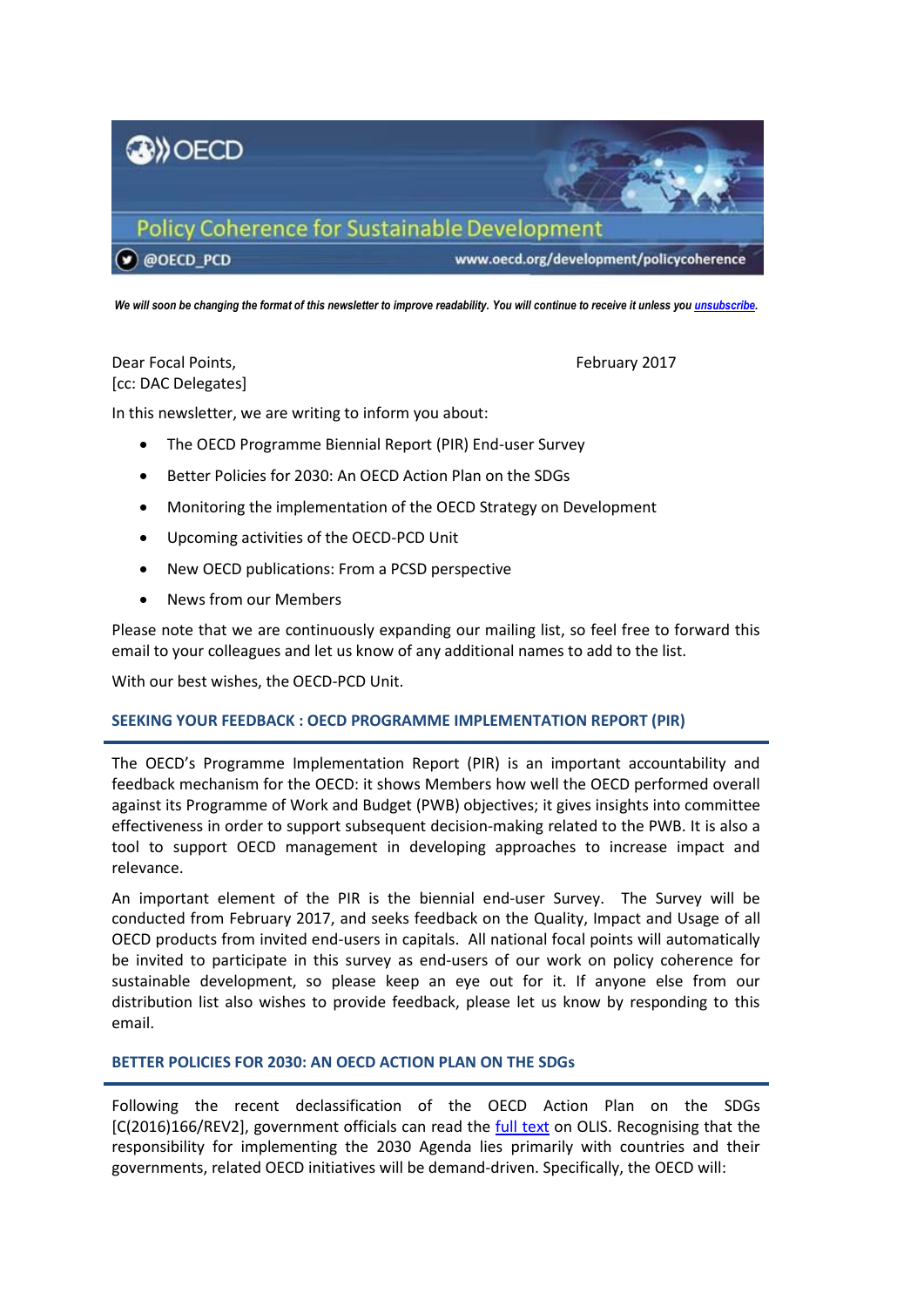- Support countries as they identify where they currently stand in relation to the SDGs, where they need to be, and propose sustainable pathways based on evidence.
- Reaffirm its role as a leading source of expertise, data, good practices and standards in economic, social and environmental areas of public policy that are relevant to the SDGs.
- Encourage a "race to the top" for better and more coherent policies that can help deliver the SDGs, through the use of hallmark OECD approaches (e.g. peer reviews and learning; monitoring and statistical reporting; policy dialogue, soft law).

Strengthened collaboration with other international organisations, including the United Nations system, will promote synergies and avoid duplication of efforts.

### **MONITORING THE IMPLEMENTATION OF THE OECD STRATEGY ON DEVELOPMENT**

The OECD Strategy on Development [C/MIN(2012)6] was adopted by the 2012 Meeting of the Council at Ministerial Level. The main goal of the Strategy was to strengthen OECD's contributions to higher and more inclusive growth in the widest array of countries with policy coherence for development and knowledge sharing as key components. The Strategy envisaged regular monitoring and reporting of progress in its implementation. The [final](https://one.oecd.org/search/document.html?&doc_ref=SG/SD(2017)1&doc_lang=en)  [monitoring report](https://one.oecd.org/search/document.html?&doc_ref=SG/SD(2017)1&doc_lang=en) [SG/SD(2017)1] is now available for government officials on OLIS. It focuses on the implementation of the Strategy through 17 projects and cross-cutting themes; the resulting mainstreaming of development perspectives within the Organisation; and related outcomes up to and including the first half of 2016.

### **NEW OECD PUBLICATIONS: FROM A PCSD PERSPECTIVE**



#### *ITF Transport Outlook 2017*

The ITF Transport Outlook 2017 provides an overview of recent trends and near-term prospects for the transport sector at a global level, as well as long-term prospects for transport demand to 2050, for freight (maritime, air and surface), passenger transport (car, rail and air) and CO2 emissions.

This [edition](http://www.itf-oecd.org/transport-outlook-2017) looks at how the main policy, economic and technological changes since 2015, along with other international developments – such as the Sustainable Development Goals – are shaping the future of mobility, and presents alternative policy scenarios for long-term trends in transport demand and CO2 emissions from all transport modes, freight and passenger. A special focus on accessibility in cities also highlights the role of policies in shaping sustainable transport systems that provide equal access to all.



# *OECD Due Diligence for Responsible Supply Chains in the Garment and Footwear Sector*

The garment and footwear sector is one of the largest consumer goods sectors in the world. It represents an important economic driving force, and the tragic collapse of the Rana Plaza factory in 2013 brought global attention to the risks of severe adverse impacts both in manufacturing but also further upstream.